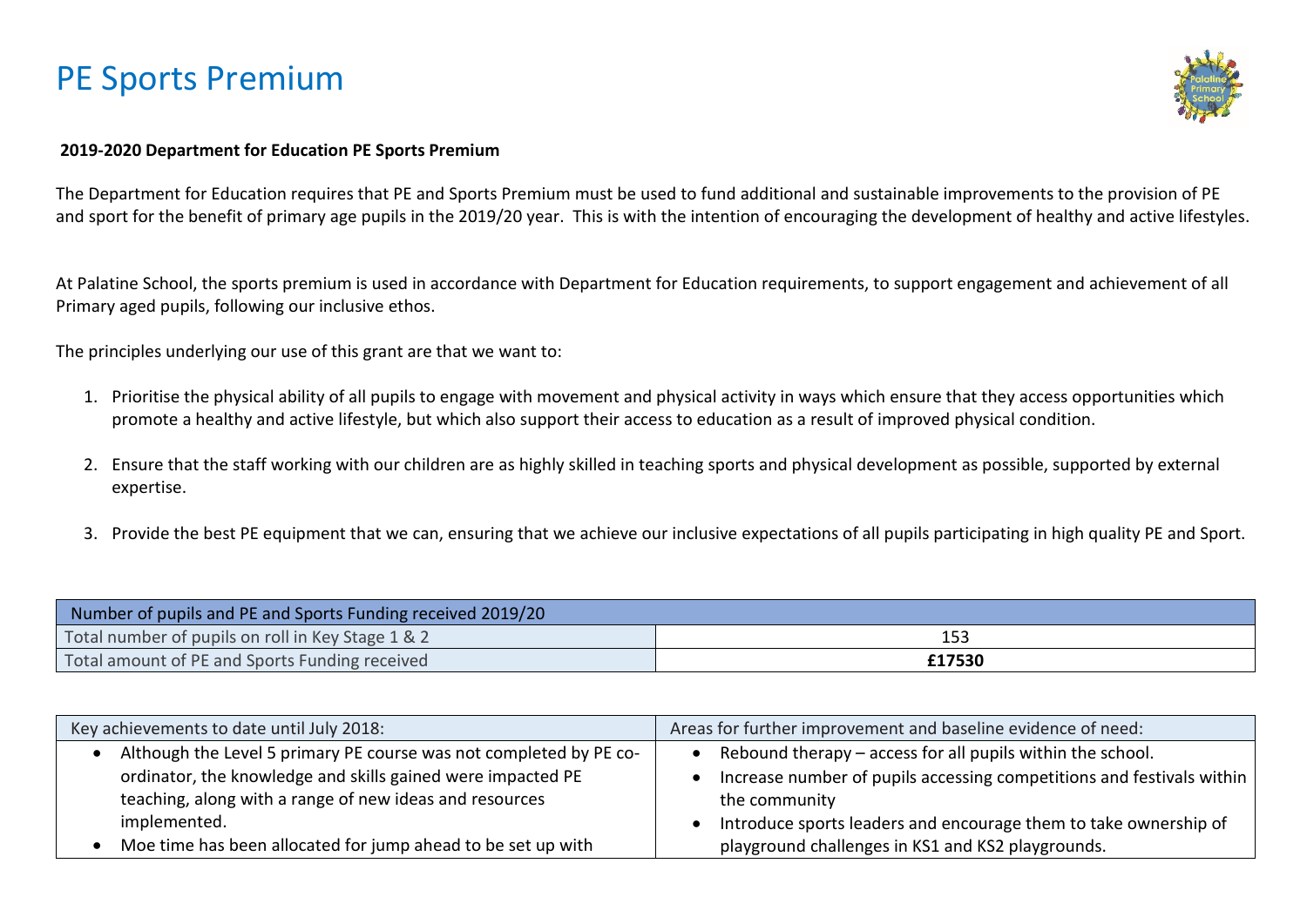

| increased numbers accessing this.                               |  |
|-----------------------------------------------------------------|--|
| We have had outside providers delivering extra sports sessions, |  |
| including football and cricket                                  |  |
| All competitions have been attended and more pupils attended    |  |
| legacy games this year.                                         |  |

| Academic Year: 2019/20                                                                                                                                                                                                                                                                                                                                                                                                                                                                                                                                                                                          | <b>Total Fund Allocated:</b>                                           | £17530             | Date updated:                                                                                     | <b>July 2020</b>                   |  |
|-----------------------------------------------------------------------------------------------------------------------------------------------------------------------------------------------------------------------------------------------------------------------------------------------------------------------------------------------------------------------------------------------------------------------------------------------------------------------------------------------------------------------------------------------------------------------------------------------------------------|------------------------------------------------------------------------|--------------------|---------------------------------------------------------------------------------------------------|------------------------------------|--|
| Key indicator 1: The engagement of all pupils in regular physical activity - Chief Medical Officer guidelines recommend that primary school pupils<br>undertake at least 30 minutes of physical activity a day in school<br>Key indicator 2: The profile of PESSPA being raised across the school as a tool for whole school improvement<br>Key indicator 3: Increased confidence, knowledge and skills of all staff in teaching PE and sport<br>Key indicator 4: Broader experience of a range of sports and activities offered to all pupils<br>Key indicator 5: Increased participation in competitive sport |                                                                        |                    |                                                                                                   |                                    |  |
| Intent                                                                                                                                                                                                                                                                                                                                                                                                                                                                                                                                                                                                          | Implementation                                                         |                    | Impact                                                                                            | Percentage of total<br>allocation: |  |
| Your school focus should be<br>clear what you want the<br>pupils to know and be able<br>to do and about<br>what they need to learn and<br>to<br>consolidate through<br>practice:                                                                                                                                                                                                                                                                                                                                                                                                                                | Make sure your actions to<br>achieve are linked to your<br>intentions: | Funding allocated: | Evidence of impact: what<br>do pupils now know and<br>what can they now do?<br>What has changed?: | $\frac{0}{0}$                      |  |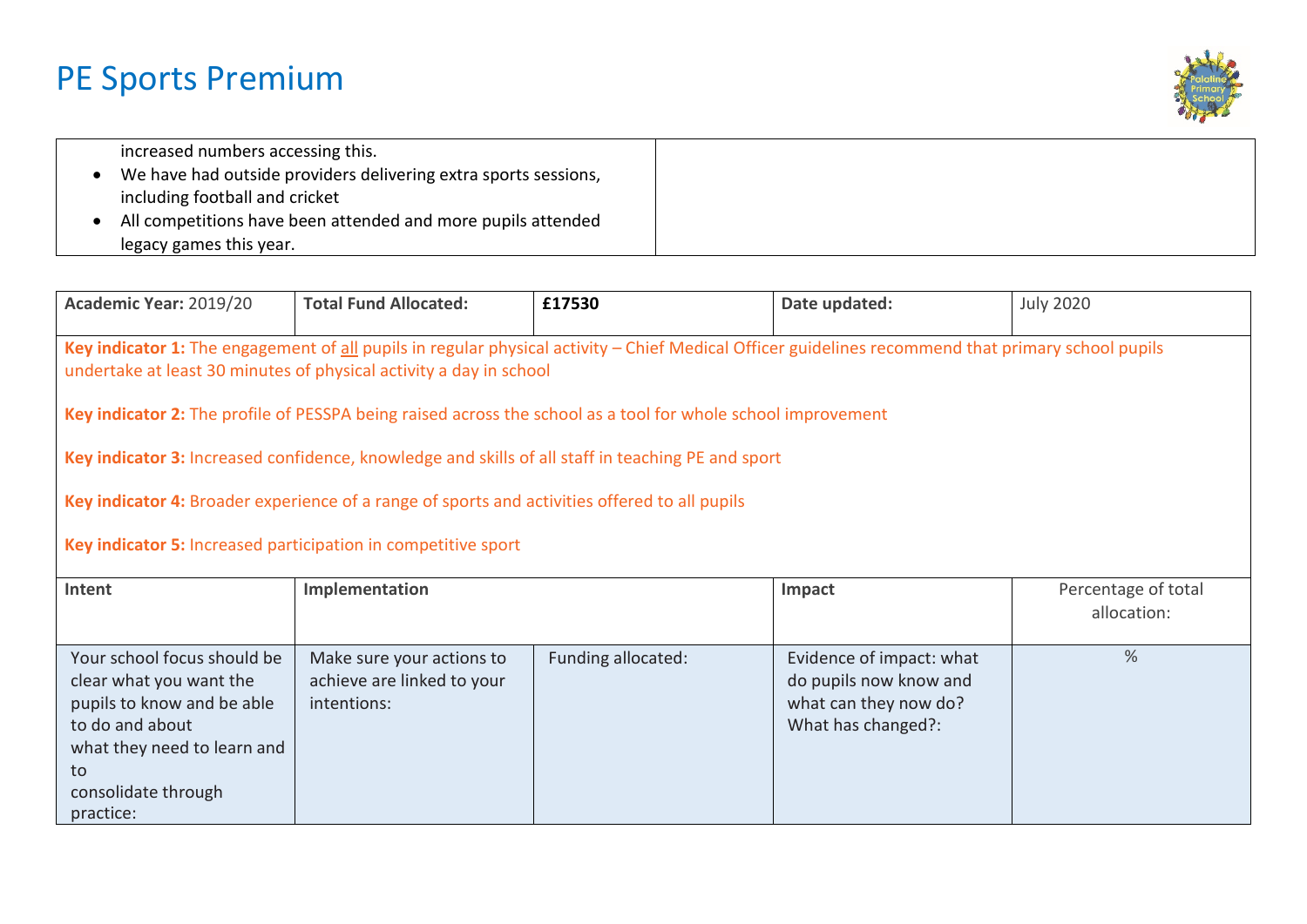

| Structured PE sessions with    | PE co-ordinator employed to    | Combined cost of PE co-       | Teaching staff take part in     | % |
|--------------------------------|--------------------------------|-------------------------------|---------------------------------|---|
| clear progressions so pupils   | plan / deliver structured PE   | ordinator Salary and cost of  | high quality PE lesson. Staff   |   |
| make progress in all areas.    | sessions and contribute to     | refresher course: I have this | more confident to deliver PE    |   |
| PE coordinator to support      | development of the school      | information and will add it.  | lessons now there is a clear    |   |
| with PE lessons and extra-     | physical curriculum map and    |                               | path of progression, which      |   |
| curricular activities. Using   | schemes of work. New           |                               | results in better teaching      |   |
| Level 5 course content,        | schemes of work rewritten      |                               | and better learning. Pupils     |   |
| rewrite the current PE         | with clear steps and lesson    |                               | have improved overall in        |   |
| schemes of work and make it    | plans for all areas within PE, |                               | their engagement of lessons.    |   |
| easy to use for all pupils     | supporting teachers to         |                               |                                 |   |
| across the school.             | deliver high quality PE        |                               | One to one rebound sessions     |   |
|                                | sessions.                      |                               | at lunchtimes helped            |   |
| Rebound therapy provided       |                                |                               | manage behaviours.              |   |
| to all pupils for one term, or | Timetable of rebound           |                               |                                 |   |
| more where needed,             | therapy providing each class   |                               | Rebound therapy will            |   |
| delivered by PE co-ordinator.  | at least one term of weekly    |                               | continue to provide pupils      |   |
|                                | sessions. Some pupils having   |                               | the opportunity to develop      |   |
| Rebound therapy refresher      | one to one sessions at         |                               | trampolining skills, as well as |   |
| course to be completed by      | lunchtimes.                    |                               | meeting the needs of our        |   |
| PE co-ordinator                |                                |                               | more complex needs              |   |
|                                | Refresher course completed     |                               | learners' physical and          |   |
|                                |                                |                               | communication needs. These      |   |
|                                |                                |                               | sessions have proven to not     |   |
|                                |                                |                               | only improve physical skills    |   |
|                                |                                |                               | but also manage behaviours      |   |
|                                |                                |                               | and calm some pupils.           |   |
| More lunch time clubs          | Delivery and organisation of   | Cost of equipment for lunch   | Lunch time clubs provided       | % |
|                                | extra-curricular sport and     | time clubs                    | many students with the          |   |
| Pupils from dance club have    | competitions . Clubs set up    |                               | opportunity to be involved in   |   |
| the opportunity to take part   | by PE co-ordinator, run by     |                               | extracurricular activities.     |   |
| in Time to dance               | staff and covered by MMS's.    |                               | Pupils taking part in dance     |   |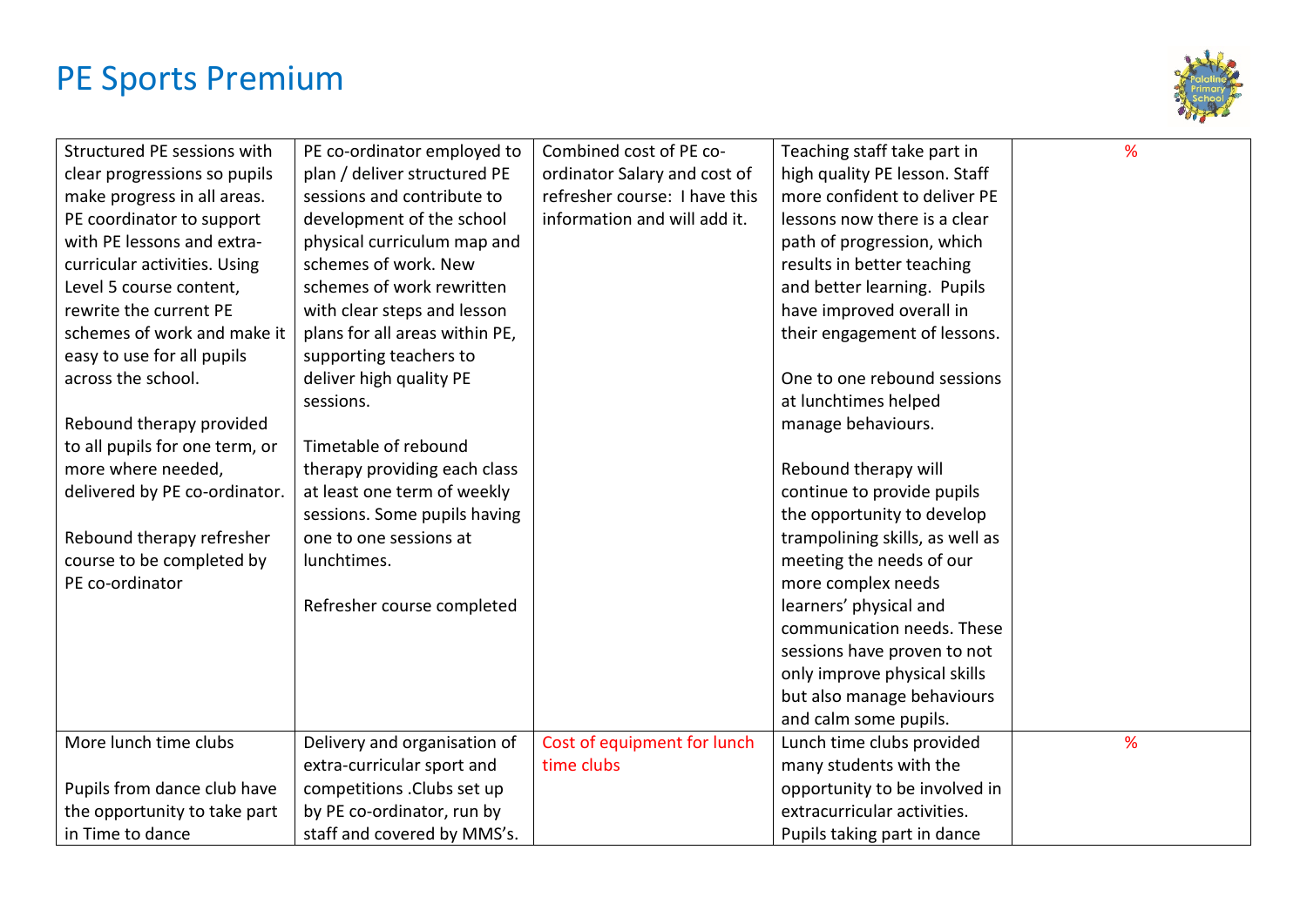

| performance<br>Playground leaders leading<br>playground challenges                                                                                                                                | Weekly dance club, learning<br>a routine and performing it<br>at the theatre with other<br>local schools.<br>PE co-ordinator worked with<br>pupils to plan playground<br>challenges, modelling how to<br>run before handing over to<br>playground leaders to run. |                                                                                                                                   | club, showed a real increase<br>in Confidence and self-<br>esteem. Great team work<br>and sharing ideas.<br>Sports leaders became more<br>independent in setting up<br>and leading playground<br>challenges. They were a<br>positive role model for the<br>younger pupils. |   |
|---------------------------------------------------------------------------------------------------------------------------------------------------------------------------------------------------|-------------------------------------------------------------------------------------------------------------------------------------------------------------------------------------------------------------------------------------------------------------------|-----------------------------------------------------------------------------------------------------------------------------------|----------------------------------------------------------------------------------------------------------------------------------------------------------------------------------------------------------------------------------------------------------------------------|---|
| Swimming sessions provided<br>on and off site                                                                                                                                                     | Swimming coach employed<br>to take majority of class<br>swimming sessions                                                                                                                                                                                         | Combined cost of swim<br>coach salary and cost of use<br>of pool at Littlehampton: I<br>have this information and<br>will add it. | Swimming sessions were<br>accessed by all pupils,<br>improving water confidence<br>and safety skills.                                                                                                                                                                      | % |
| Using social media to raise<br>our school profile,<br>competing in the virtual<br>school games and WSSA Ks1<br>challenges<br>New equipment purchased<br>through the Beat the Street<br>challenge. | Update some of the old<br>equipment and introduce<br>new resources.                                                                                                                                                                                               | Cost of new equipment                                                                                                             | New equipment has gained a<br>lot of interest and engaged<br>more pupils.                                                                                                                                                                                                  | % |
| PE co-ordinator to<br>encourage whole school to<br>explore a range of new<br>sports, either through<br>outside agencies or within<br>school, including sessions<br>with Sussex Cricket and        | Archery sets were<br>purchased. Mini tournament<br>ran to introduce the new<br>equipment to staff and<br>pupils.                                                                                                                                                  | Cost of archery sets<br>Cost of table cricket sessions<br>Cost of forest school training                                          | Pupils have enjoyed using<br>archery and some have<br>resourced their own kits for<br>at home as they have<br>enjoyed it so much within<br>school.                                                                                                                         | % |